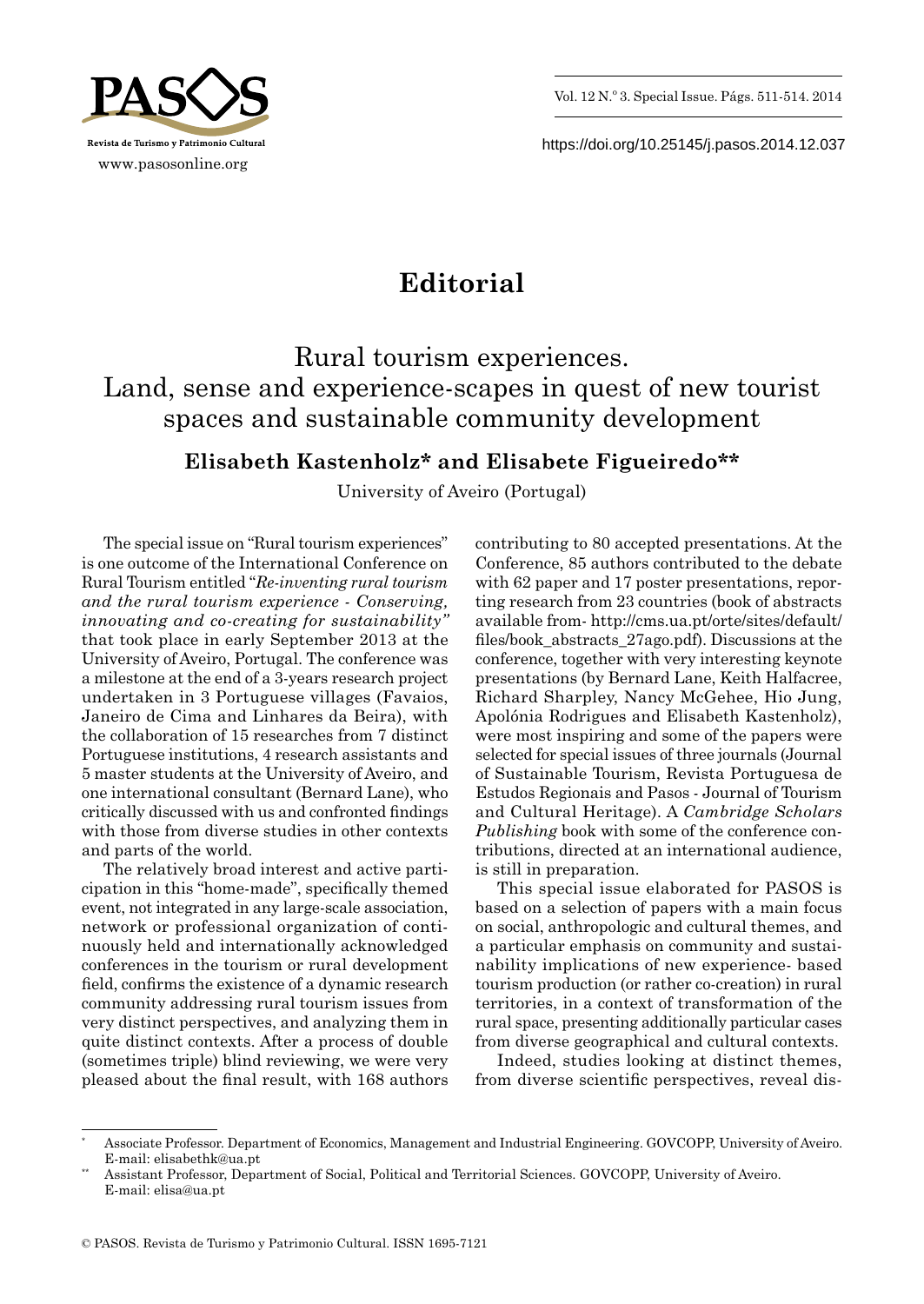tinct realities in Portugal, Poland, Italy, Australia, Jamaica and Brasil. All authors were invited to present improved and extended versions of their conference papers with a particular reviewing process, undertaken by the co-editors of this issue, aiming at the best possible quality of each paper and a consistent and well integrated combination of contributions rounding up a complex, diverse and challenging field of research, reflection and contesting views. We also asked one of the keynote speakers, Keith Halfacree, to add his view on the changing rural world and its representations as a global point of departure for our discussion and finish this special issue with three book reviews on topics related to the tourist experience and corresponding challenges to rural territories.

As far as the full articles of this special issue are concerned, a thematic division is possible with a focus on: a) the context of rural tourism development, from the perspective of the rural areas' transformations, its main activities and resources, as well as their communities' and stakeholders' strategies and initiatives to find alternative and complementary roads of development; b) the market-based perspective, understanding rural tourists' motivations and new opportunities suggested by experience marketing, particularly in the context of co-creation, sensorial marketing and post-modern consumption patterns and trends.

An understanding of the two perspectives and their matching should be paramount for developing new, competitive and sustainable development strategies for rural territories and communities, integrating rural tourism experiences that would benefit all stakeholders involved.

As a starting point of our reflections, we must recognize that rural areas across the world have undergone significant changes during the last decades, especially the more remote ones and particularly as a consequence of the changes observed in agriculture. Many rural areas have lost their long-lasting identification (in territorial and in social terms) with agriculture in the process or, at the very least, the previously characteristic relationships and articulations between agriculture and rural societies and economies have substantially changed. Many of these changes have given rise to a "consumable rural", as pointed out as well by Halfacree in his paper in this special issue. The rural space, now open for all sorts of consumptions, is increasingly represented as an idyllic place in which foreigners and inhabitants have an opportunity to interact and to create a number of shared and integrated experiences based on the local traditions and resources. As again Halfacree explains, in consequence of these changes, rural leisure users can become a relevant part of rural

territories' history and reconfiguration processes, instead of being reduced to the role of (as until now it seemed to be the case) *outsiders*.

In fact, for some decades now following the agriculture crisis, academic and political discourses on the rural have emphasized the contribution of tourism to promote local development in rural communities. But usually the point of view is merely based on the debates around the economic impacts of tourism and the way they affect residents' views on tourism activities and tourists. A more recent debate is focused on the relevance of integrating and involving all the stakeholders in the co-creation of tourism experiences and in the promotion of sustainable local development, using local, both material and symbolic, resources. Taylor, Daye, Kneafsey and Barrett offer, in their paper on this issue, a perspective on the ways in which local inhabitants of the Maroon enclave of Charles Town and of the German district of Seaford Town, in Jamaica, are developing intangible and tangible cultural tourism products based on their cultural roots, exemplifying therefore the active involvement of locals in the creation of rewarding tourism experiences and emphasizing the major role of cultural resources in the production of sustainable places.

In the same sense, but focusing on local agricultural resources and products – namely in the context of wine production – Marques and Santos provide in their paper a good example of the designing of tourist routes (in the case, wine routes) yielding local development. The case of Vale dos Vinhedos, in Brasil, analyzed by the authors, shows the relevance of creating synergies between different actors and activities around the wine production process. These synergies may contribute not only to provide unique visiting experiences for the tourists but, and perhaps more importantly, to improve local economy and to reinforce local identity, therefore promoting sustainable local development in the regional and local contexts.

The paper presented by Horan, Goulding and Tozzi provides, as well, some reflections on the role of material and immaterial local resources as local communities' major tourist attractions, taking as case studies two small settlements in the Siena Province, Italy and two small settlements in Victoria, Australia. Despite of diverse dynamics and resources, all the cases seem to illustrate the relevance of using local economic, social and environmental attributes and features in the development of rather distinct tourism products. The authors argue that in each of the four settlements vibrant and successful industries were created leveraged on each area's resources and assets which, combined with other characteristics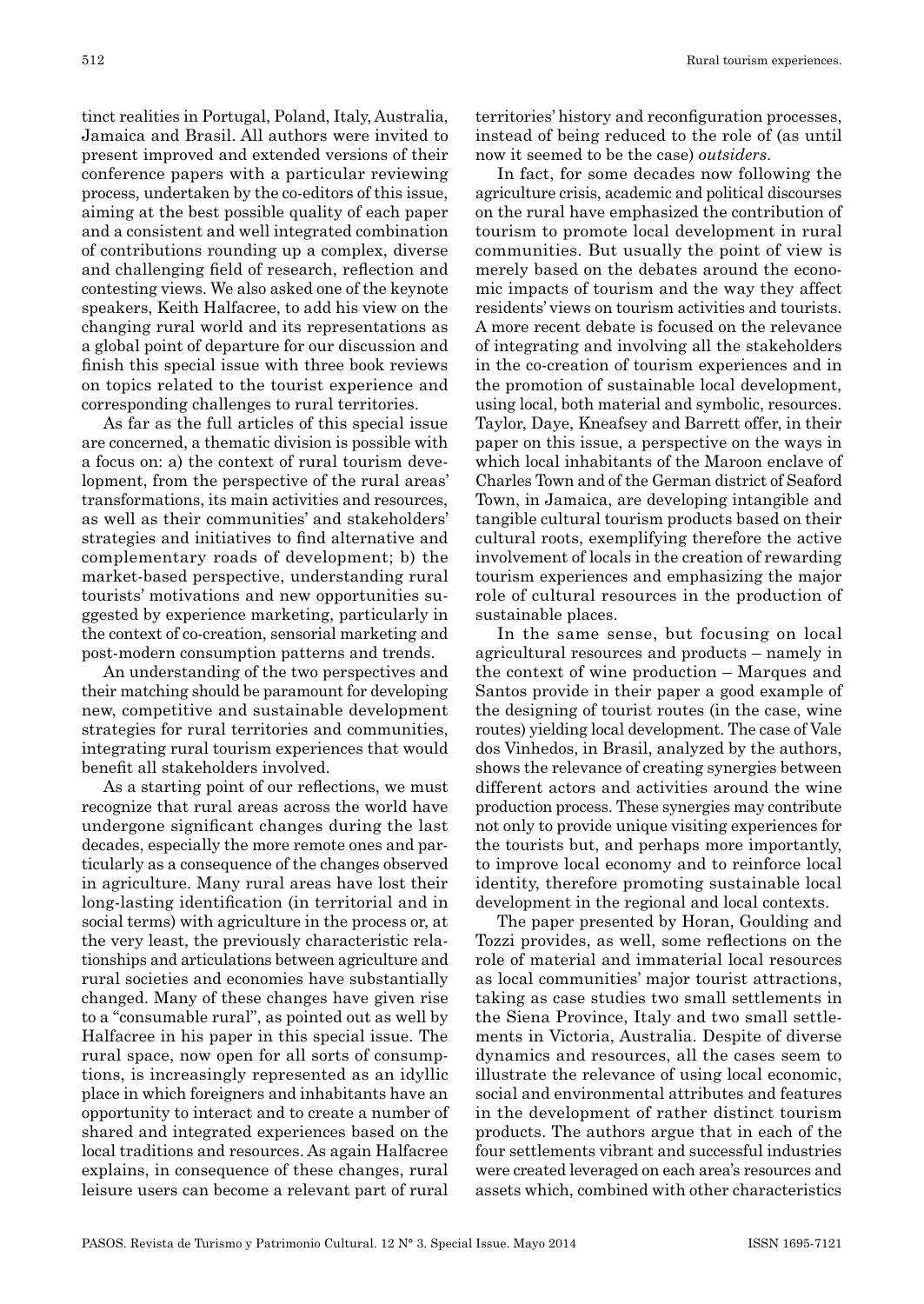of the territories, have created a 'major draw card for tourists', to use the authors' own expression.

The relevance of combining activities, together with the need to create synergies and networks among the diverse stakeholders, following the current multifunctional conception (essentially from an institutional point of view) and character (essentially from a territorial perspective), of rural territories, is nowadays increasingly recognized and well expressed in the different functions specifically agricultural businesses are assuming in diverse rural contexts. Wojciechowska debates, in her paper, the experience of agritourism (a common materialization of the multifuncional character of agriculture and of rural contexts) in Poland, although the Polish agritourism industry is marked by specific characteristics, related to the recent history of the country as well as to the particularities of its development. The author shows that the agritourism phenomenon in Poland resulted, in a first stage, mainly from exogenous factors and processes, while nowadays the relevance of the linkages with local resources and identities is gradually being recognized and implemented aiming at sustainable development of rural communities and at the creation of rewarding experiences for all involved.

Also Klein and Souza present a study on the complementarity of tourism with agriculture, focusing on the importance of – until now scarcely studied – pedagogical farms, in south Brasil. The liaisons between agriculture, tourism and education contribute both to the development of learning skills of young children and to the valorization of local knowledge and know-how, therefore enhancing the local farmers' and other rural residents' self-esteem, pride and identity. Pedagogical rural tourism is based on a holistic perspective which encompasses social and economic complementarity and diversification as well as the valorization of local cultural and natural heritage. In the same sense, the multifunctional character of agriculture and rural areas may be strengthened.

As for the market-based perspective, the study presented by Kastenholz and Santos shows that the demand of mainly Brazilian rural tourists, as perceived by owners of rural, mainly agro-tourist, accommodation units in Rio Grande do Sul (a Southern state of Brazil, where rural tourism is relatively more developed), reveal a pattern of mostly short-break, domestic family visits motivated by a general search of escape from the busy and stressful city life, in search of a kind of *rural idyll,* also found in many other studies, but showing an increasing trend towards more diversified and active holidays, in a longitudinal perspective, where rural accommodation owners

have learnt to cater with particular, not only rural asset-based (such as swimming pools), offerings to specific and diversified market needs through diverse and more involving experiences.

Agapito stresses the relevance of the sensorial dimension of these rural tourism experiences, as clearly identified in the tourism literature and particularly applicable to the stimulus-rich rural destination context, where nature elements, particular manifestations of (material and immaterial) culture, gastronomy and the social living context provide many resources for designing and communicating unique sensation-rich experience opportunities, which may increase the destination's appeal, while also permitting more involving, satisfactory and memorable experiences, eventually leading to destination loyalty.

Involving and memorable experiences should also result from co-creative learning opportunities, based on unique place resources, desired by postmodern tourists, as Gomes suggests in her article. Also intangible unique place resources may play an important role, as is analyzed in an exploratory approach for two archeological sites in Portugal (the Côa Valley Archaeological Park and the Aljubarrota Battle Camp), where apparently stakeholders still consider material heritage as most relevant and where distinct views on heritage usage in the tourism context are observable. The author proposes a heritage valuation model which responds to the challenge of Integrated Rural Tourism "*to mobilise and empower … stakeholders (through integration, communication and free information flow) in order to create valuable resources (enactment), which may positively affect rural community lives, as well as contribute to wealth creation through the development of more appealing tourist products."* 

The topic of rescue archeology heritage valuation was also explored by Dias-Sardinha, Ross and Loureiro for the Alqueva dam case. Destination stakeholders reveal a limited understanding of the potential of archeological heritage as an ingredient of innovative tourism products, although some admit the possibility of developing archeologybased complementary tourism offerings, providing educational and eventually aesthetic experiences and presenting a potential for differentiating the destination. According to the authors, "*the development of tourism products and experiences based on archaeological knowledge should provide an experience of personal transformation by means of learning and/or stimulation of the senses of tourists*." This would help strategically manage the Alqueva tourism destination "*in light of the new trends of creative tourism and experience economy*" and may thus contribute to make a better use of endogenous resources, some of which are intangible,